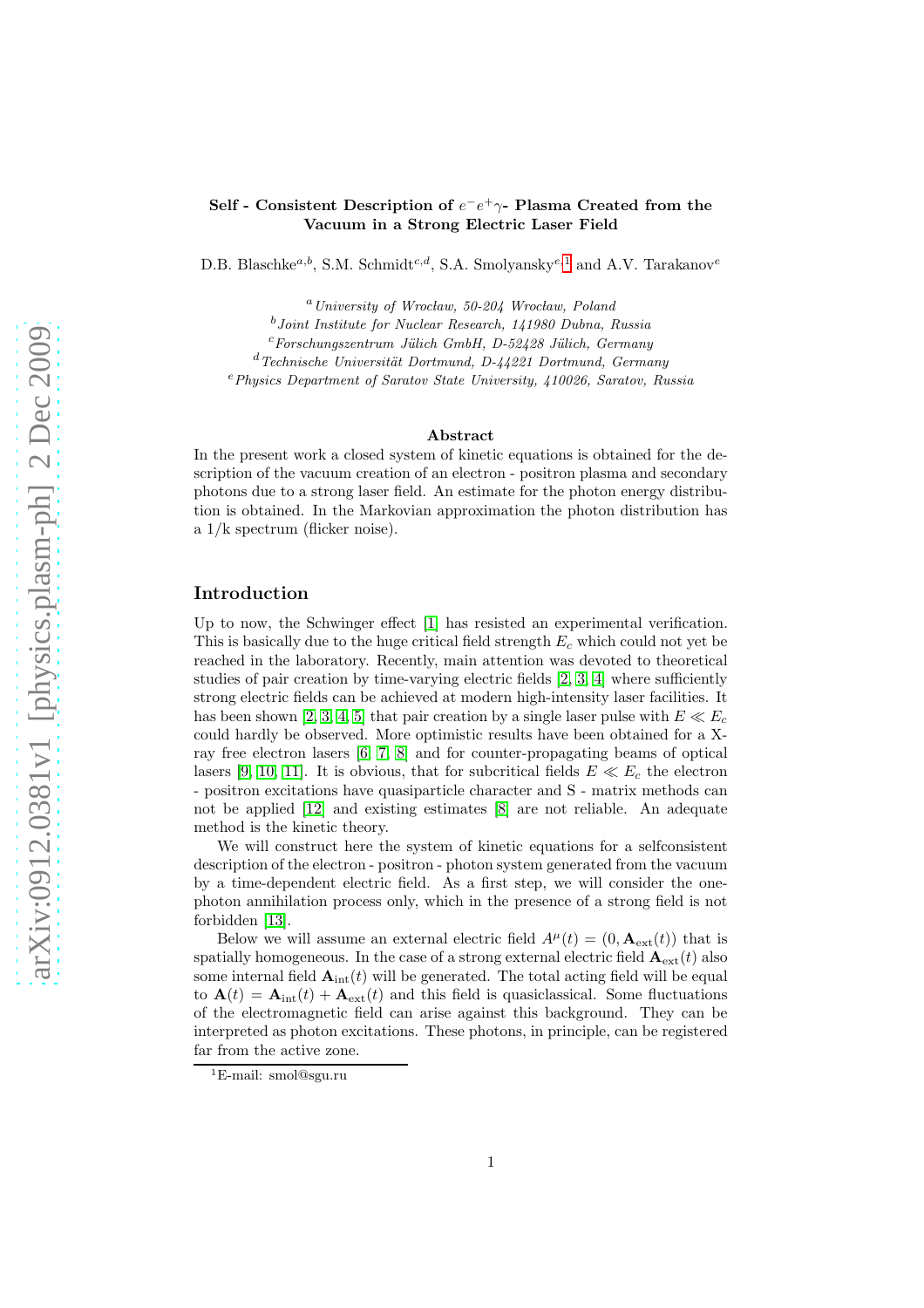#### 1 Electron - positron sector

In general, the complete system of equations for a selfconsistent description of the electron - positron - photon plasma consist of: 1) the KEs for the electron and positron quasiparticle components with distribution functions  $f_{e,p}(\mathbf{p}, t)$  in the presence of a total electric field  $\mathbf{E} = -\mathbf{A}(t), 2$  the KE for the photon component, and 3) the Maxwell equation for the internal field  $A_{int}(t)$ . We assume the electroneutrality condition  $f_e(\mathbf{p}, t) = f^c(-\mathbf{p}, t) = f(\mathbf{p}, t)$  to be fulfilled.

We start from the standard QED Lagrangian  $\mathcal{L} = \mathcal{L}_0 + \mathcal{L}'$  taking into account in  $\mathcal{L}_0$  the interaction with a quasiclassical  $(A_\mu(t))$  and in  $\mathcal{L}'$  with a quantized  $(\hat{A}_{\mu}(t))$  electromagnetic field,

$$
\mathcal{L}_0 = \frac{i}{2} \{ \overline{\psi} \gamma^\mu D_\mu \Psi - (D_\mu^* \overline{\psi}) \gamma^\mu \Psi \} - m \overline{\psi} \psi \quad , \quad \mathcal{L}' = -e \overline{\psi} \gamma^\mu \hat{A}_\mu \Psi, \tag{1}
$$

where  $D_{\mu} = \partial_{\mu} + ieA_{\mu}(t)$ . It is assumed that the intensity of the quantized field is rather weak so that there is no backreaction influence on the state of the system. In other words, the electron - positron system plays the role of a photon source only. The in - vacuum  $|in\rangle = |\rangle$  is defined such that  $\langle \hat{A}_{\mu}(x)\rangle = 0$ . Below we will not consider the backreaction problem because for subcritical fields  $E \ll E_c$  the internal field is negligible.

The kinetics of electron - positron vacuum pair creation due to a linearly polarized electric field was studied in a large number of works. See, e.g., Refs. [\[14,](#page-5-13) [15\]](#page-5-14) and the works quoted therein. The corresponding generalization to the case of an arbitrarily polarized time dependent electric field was obtained in [\[16,](#page-5-15) [17,](#page-5-16) [18\]](#page-5-17). The oscillator representation in its different realizations [\[14,](#page-5-13) [15\]](#page-5-14) leads to the nonstationary orthonormalized spinor basis

$$
u_1^+(\mathbf{p}, t) = A(\mathbf{p}) \left[ \omega_+, 0, p^3, p_- \right], \quad u_2^+(\mathbf{p}, t) = A(\mathbf{p}) \left[ 0, \omega_+, p_+, -p^3 \right],
$$
  

$$
v_1^+(-\mathbf{p}, t) = A(\mathbf{p}) \left[ -p^3, -p_-, \omega_+, 0 \right], \quad v_2^+(-\mathbf{p}, t) = A(\mathbf{p}) \left[ -p_+, p^3, 0, \omega_+ \right], \tag{2}
$$

where  $\omega(\mathbf{p}, t) = \sqrt{m^2 + \mathbf{P}^2} = \omega$ ,  $\mathbf{P} = \mathbf{p} - e\mathbf{A}$ ,  $p_{\pm} = p^1 \pm ip^2$ ,  $\omega_{+} = \omega + m$  and  $A(\mathbf{p}) = [2\omega\omega_+]^{-1/2}.$ 

Finally, the Dirac equation in the presence of an external quasiparticle field  ${\bf A}_{\rm ext}(t)$  generates the Heisenberg-like equations of motion for the construction operators

<span id="page-1-1"></span><span id="page-1-0"></span>
$$
\dot{a}(\mathbf{p},t) = -U_{(1)}(\mathbf{p},t)a(\mathbf{p},t) - U_{(2)}(\mathbf{p},t)b^{+}(-\mathbf{p},t) - i\omega(\mathbf{p},t)a(\mathbf{p},t) ,
$$
  
\n
$$
\dot{b}(-\mathbf{p},t) = b(-\mathbf{p},t)U_{(1)}(\mathbf{p},t) + a^{+}(\mathbf{p},t)U_{(2)}(\mathbf{p},t) - i\omega(\mathbf{p},t)b(-\mathbf{p},t) ,
$$
 (3)

where in the representation [\(2\)](#page-1-0) the matrices are  $U_{(1)}(\mathbf{p}, t) = i\omega a[\mathbf{p}\mathbf{E}]\boldsymbol{\sigma} = iU_k\sigma_k$ and  $U_{(2)}(\mathbf{p},t) = a[\mathbf{P}(P\mathbf{E}) - \mathbf{E}\omega\omega_+] \boldsymbol{\sigma}$  with  $a = e/(2\omega^2\omega_+).$ 

KEs for the electron - positron component of the plasma follow from the equations of motion [\(3\)](#page-1-1) and the definitions of the electron and positron distribution functions in the instantaneous representation

$$
f_{\alpha\beta}(\mathbf{p},t) = \langle a_{\beta}^{+}(\mathbf{p},t)a_{\alpha}(\mathbf{p},t) \rangle , \quad f_{\alpha\beta}^{c}(\mathbf{p},t) = \langle b_{\beta}(-\mathbf{p},t)b_{\alpha}^{+}(-\mathbf{p},t) \rangle \tag{4}
$$

and also the two additional functions

<span id="page-1-2"></span>
$$
f_{\alpha\beta}^{(+)}(\mathbf{p},t) = \langle a_{\beta}^{+}(\mathbf{p},t)b_{\alpha}^{+}(-\mathbf{p},t)\rangle, \quad f_{\alpha\beta}^{(-)}(\mathbf{p},t) = \langle b_{\beta}(-\mathbf{p},t)a_{\alpha}(\mathbf{p},t)\rangle \qquad (5)
$$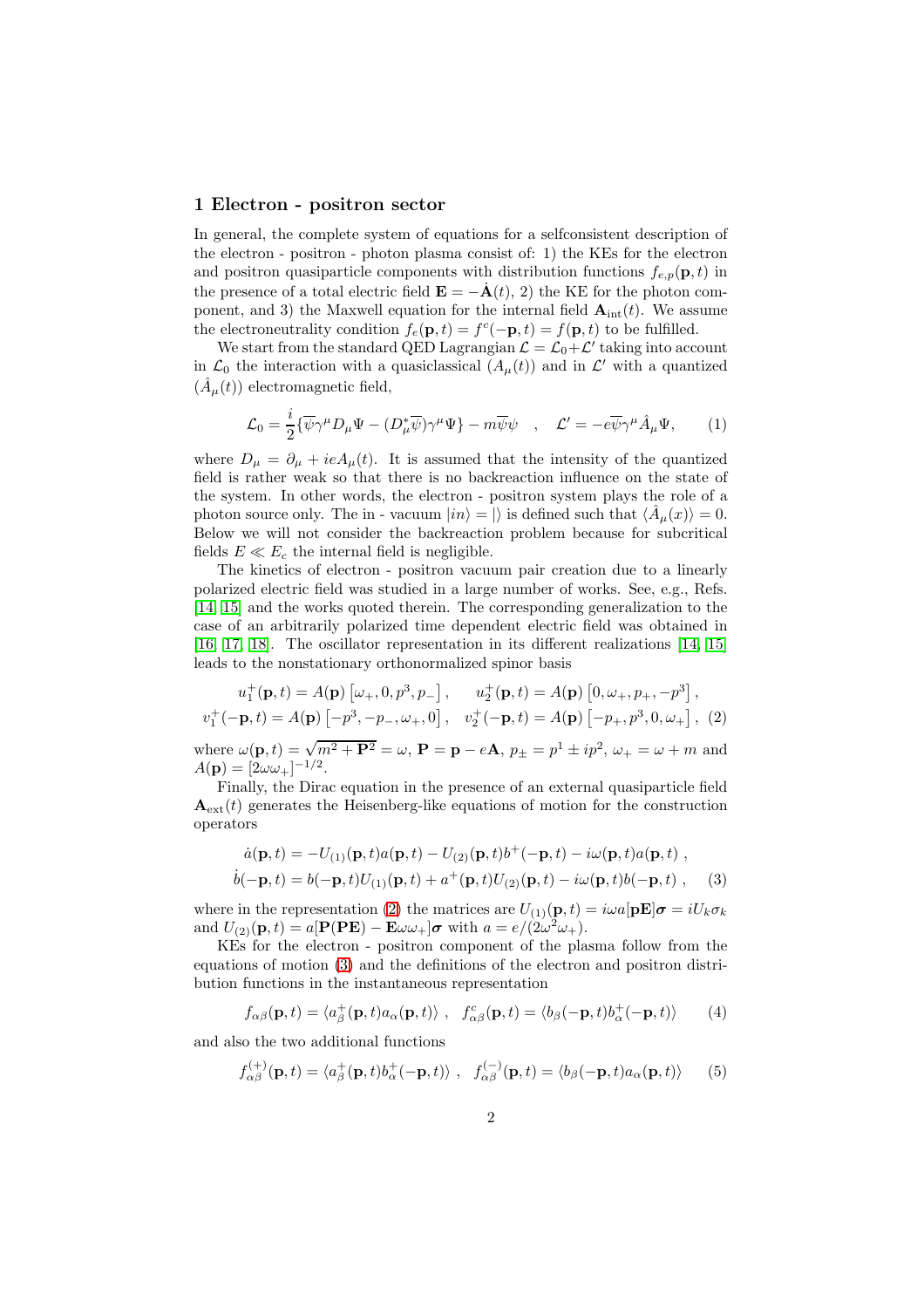describing vacuum polarization. The system of KEs is then [\[16,](#page-5-15) [17,](#page-5-16) [18\]](#page-5-17)

<span id="page-2-0"></span>
$$
\begin{aligned}\n\dot{f} &= [f, U_{(1)}] - (U_{(2)}f^{(+)} + f^{(-)}U_{(2)}), \\
\dot{f}^c &= [f^c, U_{(1)}] + (f^{(+)}U_{(2)} + U_{(2)}f^{(-)}), \\
\dot{f}^{(+)} &= [f^{(+)}, U_{(1)}] + (U_{(2)}f - f^cU_{(2)}) + 2i\omega f^{(+)}, \\
\dot{f}^{(-)} &= [f^{(-)}, U_{(1)}] + (fU_{(2)} - U_{(2)}f^c) - 2i\omega f^{(-)}.\n\end{aligned}
$$
\n(6)

If the standard decomposition in the basis of Pauli matrices is used  $f = f_0 +$  $f_k \sigma_k$ , where  $f_0 = \text{Tr}\{f\}/2$ , and  $f_k = \text{Tr}\{f \sigma_k\}/2$ , the system KEs [\(6\)](#page-2-0) can be rewritten in the spin representation. Some of the simplest applications of the corresponding system of KEs can be found in [\[16,](#page-5-15) [17,](#page-5-16) [18\]](#page-5-17).

## 2 Photon sector

In order to construct the photon kinetics it is necessary to derive the corresponding generalization of the quasiparticle formalism developed in Sect. 1, using it as a nonperturbative basis. The interaction with the quantized electromagnetic field  $\hat{A}_{\mu}(x)$  in the fermion sector of the theory is introduced by means of the substitution  $H_0 \to H_0 + H'$  in the Heisenberg-like equation of motion [\(3\)](#page-1-1),

$$
\dot{a}(\mathbf{p},t) + U_{(1)}(\mathbf{p},t)a(\mathbf{p},t) + U_{(2)}(\mathbf{p},t)b^{+}(-\mathbf{p},t) = -i[a(\mathbf{p},t),H_0 + H'], \quad (7)
$$

where  $H_0$  is the Hamiltonian of the fermion field in the quasiparticle representation and H′ is the usual Hamiltonian of interaction with the quantized field. The time dependence of  $H'(t)$  makes manifest the nonstationarity of the system that is also reflected in the decomposition of the field operators  $\Psi, \Psi^+$  in the nonstationary basis [\(2\)](#page-1-0). The same source (external field) induces the nonstationarity of the quantized electromagnetic field. However, this does not alter the mass shell of the photon field,  $k^2 = 0$  (in contrast to electron - positron field,  $\omega(\mathbf{p}, t)$ , so that the standard decomposition is valid,

$$
\hat{A}_{\mu}(x) = (2\pi)^{-3/2} \int \frac{d^3k}{\sqrt{2k}} A_{\mu}(\mathbf{k}, t) e^{-i\mathbf{k}\mathbf{x}},\tag{8}
$$

where  $A_{\mu}(\mathbf{k}, t) = A_{\mu}^{(+)}(\mathbf{k}, t) + A_{\mu}^{(-)}(-\mathbf{k}, t).$ 

The system of Heisenberg-like equations of motion taking into account the photon subsystem can be written now in explicit form. For example,

<span id="page-2-1"></span>
$$
iA_r^{(\pm)}(\mathbf{k},t) = \mp k A_r^{(\pm)}(\mathbf{k},t) \mp e(2\pi)^{-3/2} \frac{1}{\sqrt{2k}} \int d^3 p_1 d^3 p_2 \ \delta(\mathbf{p}_1 - \mathbf{p}_2 \mp \mathbf{k})
$$
  

$$
\left\{ a^+(\mathbf{p}_1,t) [\bar{u}u]^r(\mathbf{p}_1, \mathbf{p}_2,t) a(\mathbf{p}_2,t) + a^+(\mathbf{p}_1,t) [\bar{u}v]^r(\mathbf{p}_1, \mathbf{p}_2,t) b^+(-\mathbf{p}_2,t) \right.
$$

$$
+ b(-\mathbf{p}_1,t) [\bar{v}u]^r(\mathbf{p}_1, \mathbf{p}_2,t) a(\mathbf{p}_2,t) + b(-\mathbf{p}_1,t) [\bar{v}v]^r(\mathbf{p}_1, \mathbf{p}_2,t) b^+(-\mathbf{p}_2,t) \right\}. (9)
$$

Here and below the vectors  $\mathbf{p}_1, \mathbf{p}_2, \ldots$  denote the canonical momenta of fermions and  $\mathbf{k}_1, \mathbf{k}_2, \ldots$  correspond to the momenta of photons;

 $\bar{\xi}$ η $\bar{\eta}_{\beta\alpha}^r(\mathbf{p}_1, \mathbf{p}_2; t) = \bar{\xi}_{\alpha}^r(\mathbf{p}_1, t) \gamma^{\mu} \eta_{\beta}^r(\mathbf{p}_2, t) e_{\mu}^r$ , and  $\bar{\epsilon}^1, \bar{\epsilon}^2$  are the polarization unit vectors,  $\vec{e}^3 = \vec{k}/k$  and  $e^0_\mu = \delta^0_\mu$ . The photon correlation function is defined as

$$
F_{rr'}(\mathbf{k}, \mathbf{k}', t) = \langle A_r^+(\mathbf{k}, t) A_{r'}^-(\mathbf{k}', t) \rangle.
$$
 (10)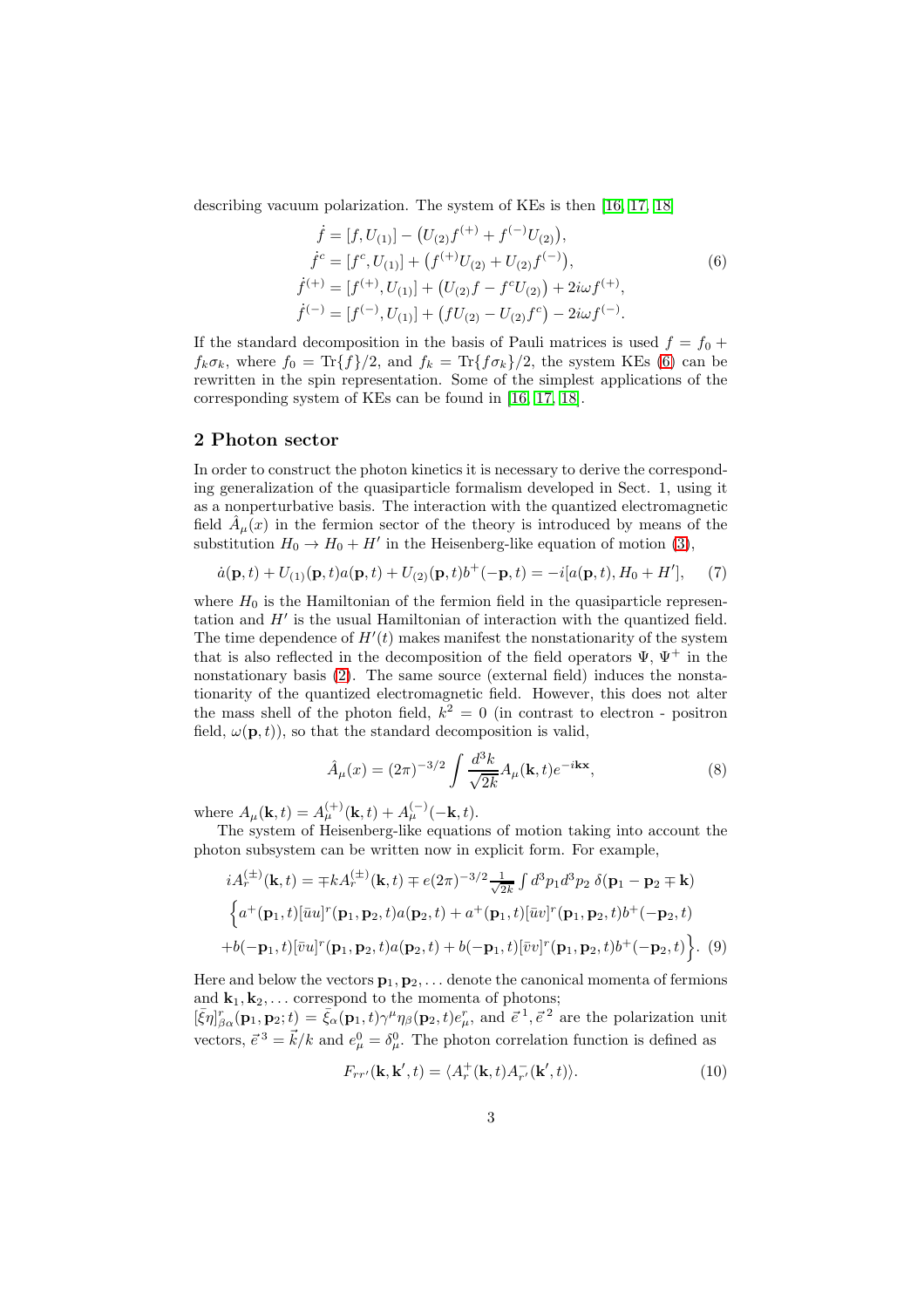With help Eq. [\(9\)](#page-2-1) we can then obtain the first equation of the BBGKY hierarchy

<span id="page-3-0"></span>
$$
\dot{F}_{rr'}(\mathbf{k}, \mathbf{k}', t) = ie(2\pi)^{-3/2} \sum_{\alpha\beta} \int d^3p_1 d^3p_2 \Big\{ - \frac{1}{\sqrt{2k}} \delta(\mathbf{p}_1 - \mathbf{p}_2 - \mathbf{k})
$$
\n
$$
\times \left[ [\bar{u}u]_{\beta\alpha}^r(\mathbf{p}_1, \mathbf{p}_2, t) \langle a_\alpha^+(\mathbf{p}_1, t) a_\beta(\mathbf{p}_2, t) A_r^{(-)}(\mathbf{k}, t) \rangle \right. \\
\left. + [\bar{u}v]_{\beta\alpha}^r(\mathbf{p}_1, \mathbf{p}_2, t) \langle a_\alpha^+(\mathbf{p}_1, t) b_\beta^+(-\mathbf{p}_2, t) A_r^{(-)}(\mathbf{k}, t) \rangle \right. \\
\left. + [\bar{v}u]_{\beta\alpha}^r(\mathbf{p}_1, \mathbf{p}_2, t) \langle b_\alpha(-\mathbf{p}_1, t) a_\beta(\mathbf{p}_2, t) A_r^{(-)}(\mathbf{k}, t) \rangle \right. \\
\left. + [\bar{v}v]_{\beta\alpha}^r(\mathbf{p}_1, \mathbf{p}_2, t) \langle b_\alpha(-\mathbf{p}_1, t) b_\beta^+(-\mathbf{p}_2, t) A_r^{(-)}(\mathbf{k}, t) \rangle \right] \\
+ \frac{1}{\sqrt{2k}} \delta(\mathbf{p}_1 - \mathbf{p}_2 + \mathbf{k}') \times \left[ [\bar{u}u]_{\beta\alpha}^{r'}(\mathbf{p}_1, \mathbf{p}_2, t) \langle a_\alpha^+(\mathbf{p}_1, t) a_\beta(\mathbf{p}_2, t) A_r^{(+)}(\mathbf{k}', t) \rangle \right. \\
\left. + [\bar{u}v]_{\beta\alpha}^{r'}(\mathbf{p}_1, \mathbf{p}_2, t) \langle a_\alpha^+(\mathbf{p}_1, t) b_\beta^+(-\mathbf{p}_2, t) A_r^{(+)}(\mathbf{k}', t) \rangle \right. \\
\left. + [\bar{v}u]_{\beta\alpha}^{r'}(\mathbf{p}_1, \mathbf{p}_2, t) \langle b_\alpha(-\mathbf{p}_1, t) a_\beta(\mathbf{p}_2, t) A_r^{(+)}(\mathbf{k}', t) \rangle \right. \\
\left. + [\bar{v}v]_{\beta\alpha}^{r'}(\math
$$

## 3 Truncation procedure

The simplest decoupling of the hierarchy,

$$
\langle a_{\alpha}^+(\mathbf{p}_1,t)a_{\beta}(\mathbf{p}_2,t)A_r^{(\pm)}(\mathbf{k},t)\rangle \simeq \langle a_{\alpha}^+(\mathbf{p}_1,t)a_{\beta}(\mathbf{p}_2,t)\rangle \langle A_r^{(\pm)}(\mathbf{k},t)\rangle = 0, \quad (12)
$$

is not effective. Therefore, we will consider the equation at the second order for the annihilation process (the next to last line in Eq. [\(11\)](#page-3-0)) and the reverse one (the fourth line). We will not write the equations of the second level for these correlators completely in view of their awkwardness and will discuss only the simplest truncation scheme resulting in correlators of the type

<span id="page-3-1"></span>
$$
\langle a^{+}(\mathbf{p}_{1},t)a(\mathbf{p}_{2},t)A_{r}^{(\pm)}(\mathbf{k},t)A_{r'}^{(\pm)}(\mathbf{k}',t)\rangle \simeq \langle a^{+}(\mathbf{p}_{1},t)a(\mathbf{p}_{2},t)\rangle \langle A_{r}^{(\pm)}(\mathbf{k},t)A_{r'}^{(\pm)}(\mathbf{k}',t)\rangle,
$$
\n(13)

which occur in the RPA approximation as well. We ignore other processes as, e.g., the vacuum polarization effects contained in correlators of the type  $\langle a(\mathbf{p}_1,t) b(-\mathbf{p}_2,t) A_r^{(\pm)}(\mathbf{k},t) A_{r'}^{(\pm)}(\mathbf{k}',t) \rangle$  leading to the polarization functions [\(5\)](#page-1-2). Ignoring spin effects (see Sect. 2), the approximation [\(13\)](#page-3-1) in combination with the diagonalization of the photon and fermion correlation functions

$$
\langle A_r^{(+)}(\mathbf{k},t)A_{r'}^{(-)}(\mathbf{k}',t)\rangle = \delta_{rr'}\delta(\mathbf{k}-\mathbf{k}')F_r(\mathbf{k},t),
$$
  

$$
\langle a_{\alpha}^{(+)}(\mathbf{p},t)a_{\beta}(\mathbf{p}',t)\rangle = \delta_{\alpha\beta}\delta(\mathbf{p}-\mathbf{p}')f(\mathbf{p},t)
$$
 (14)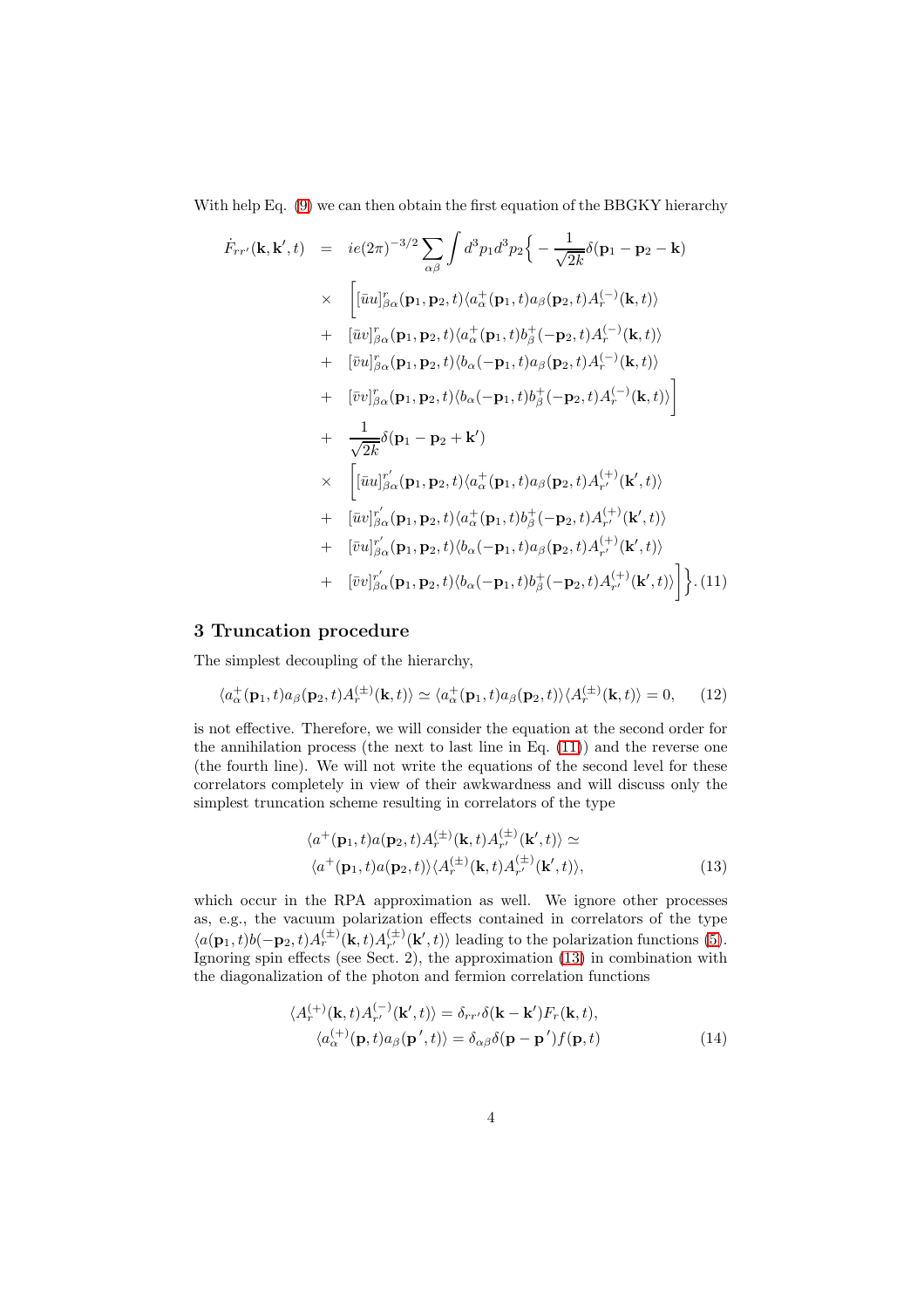leads to the following photon KE for zero initial condition

<span id="page-4-0"></span>
$$
\dot{F}(\mathbf{k},t) = -\frac{e^2}{2(2\pi)^3 k} \int d^3p \int_{t_0}^t dt' K(\mathbf{p}, \mathbf{p} - \mathbf{k}; t, t') \left[1 + F(\mathbf{k}, t')\right] \cdot \qquad (15)
$$

$$
\left[f(\mathbf{p}, t') + f(\mathbf{p} - \mathbf{k}, t') - 1\right] \cos\left\{\int_{t'}^t d\tau \left[\omega(\mathbf{p}, \tau) + \omega(\mathbf{p} - \mathbf{k}, \tau) - k\right]\right\},
$$

where the nonlocal kernel is  $K(\mathbf{p}, \mathbf{p}'; t, t') = [\bar{v}u]_{\beta\alpha}^r(\mathbf{p}, \mathbf{p}'; t)[\bar{u}v]_{\alpha\beta}^r(\mathbf{p}', \mathbf{p}; t').$ The next step is based on the Markovian approximation that allows to ignore the memory effect in the photon distribution, i.e. on r.h.s. of Eq. [\(16\)](#page-4-0) we replace  $F(\mathbf{k}, t') \to F(\mathbf{k}, t)$ . That brings us to the following quadrature formula

$$
F(\mathbf{k},t) = \exp\left[\Phi(\mathbf{k},t)\right] - 1 \simeq \Phi(\mathbf{k},t) , \qquad (16)
$$

where the last approximation is valid for the subcritical fields and

$$
\begin{split} \Phi(\mathbf{k},t)=-\tfrac{e^2}{2(2\pi)^3k}\int_{t_0}^t dt'\int_{t_0}^{t'}dt''\int d^3p K(\mathbf{p},\mathbf{p}-\mathbf{k};t',t'')\\ \big[f(\mathbf{p},t'')+f(\mathbf{p}-\mathbf{k},t'')-1\big]\cos\Bigl\{\int_{t''}^{t'}d\tau\bigl[\omega(\mathbf{p},\tau)+\omega(\mathbf{p}-\mathbf{k},\tau)-k\bigr]\Bigr\}. \end{split}
$$

The kernel  $K(\mathbf{p}, \mathbf{p}'; t, t')$  is a slowly varying function of the momentum arguments  $\mathbf{p}, \mathbf{p}'$  at fixed t and t'. There are also some complicated fast temporal oscillations on this background. For a rough estimate of the effect let us substitute the kernel K by its average value  $K(\mathbf{p}, \mathbf{p}-\mathbf{k}; t, t') \to K_0 = -5$ . In addition, we neglect the non-Markovian effect in the fermion distribution functions. Since the main part of fermions is created from vacuum with small momenta they can be neglected due to the momentum and field  $(E \ll E_c)$  dependence in the high frequency factor on the r.h.s. of Eq. [\(17\)](#page-4-1). We obtain the result

<span id="page-4-1"></span>
$$
F(\mathbf{k},t) = \frac{5e^2n(t)}{2k\delta^2},\tag{17}
$$

where  $\delta = 2m - k$  is the frequency mismatch and  $n(t) = 2 \int d^3p f(\mathbf{p}, t)/(2\pi)^3$  is the pair density with the factor 2 from the spin degeneracy. Thus, in the optical region  $k \ll m$  the distribution [\(17\)](#page-4-1) gives  $F(k) \sim 1/k$ , which is characteristic for the flicker noise (see, e.g., [\[20\]](#page-5-18)). In the high frequency region  $k \sim m$  the Markovian approximation is not justified. Here, a more detailed investigation is necessary.

#### Summary

Our main result in Eq. [\(17\)](#page-4-1) defines the frequency dependence of the photon distribution by the factor  $1/k$ . That this is a multi-photon process can be seen when one identifies the frequency mismatch with the energy  $Nk$  of the photon system which is necessary for the energy conservation in the one-photon annihilation process: we obtain  $N \sim 2m/k$ . For optical lasers this is a huge number and therefore such kind of events are very rare. This conclusion about the role of multi-photon processes is conform with the analysis of the absorption coefficient of the electron - positron plasma created from the vacuum in the infrared region [\[19\]](#page-5-19).